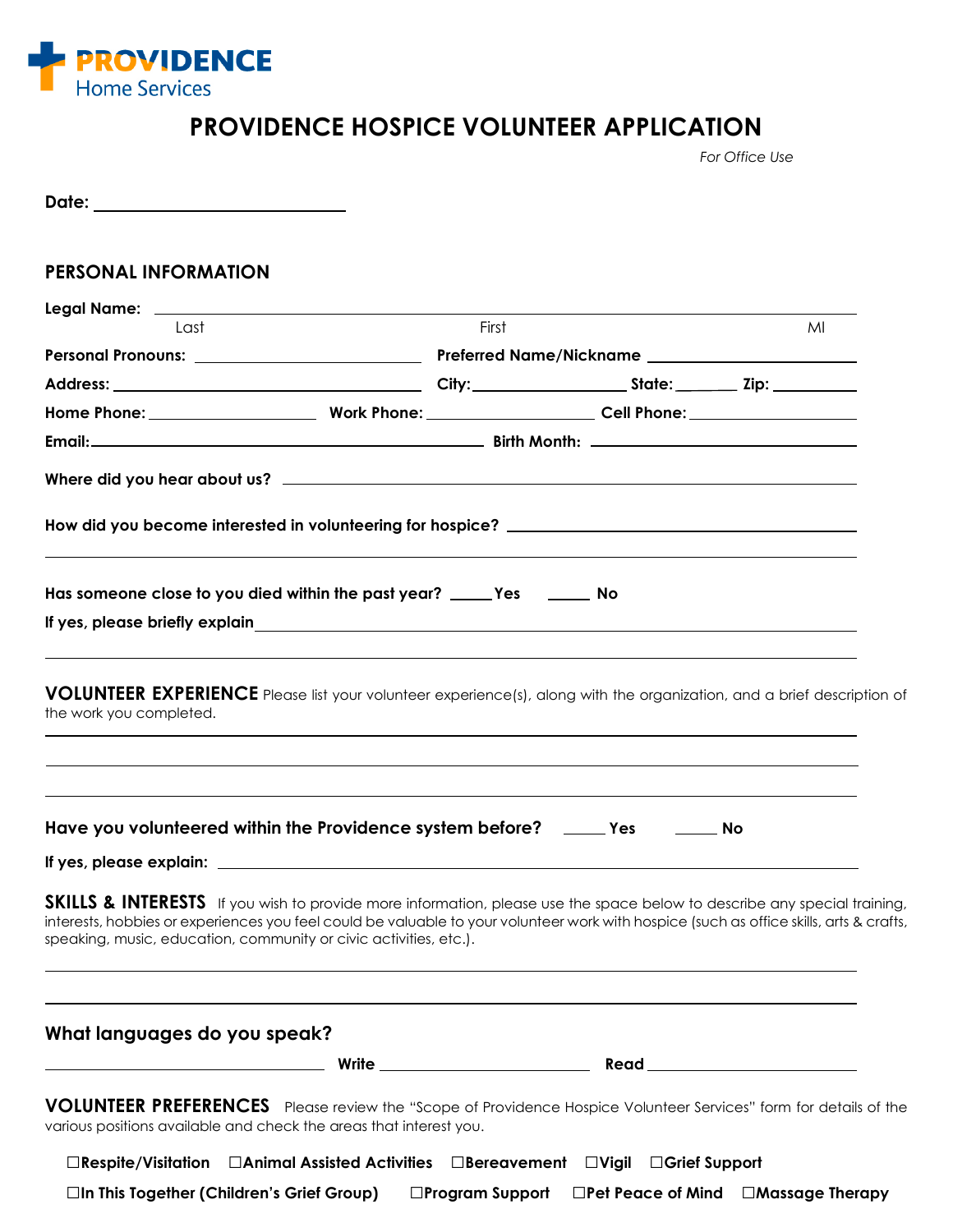**Please select Day(s) and Time(s) you are available:**

| Monday | <b>Tuesday</b> | Wednesday Thursday                                                                                                                                                                                                                                                                                              | Friday | Saturday | Sunday |
|--------|----------------|-----------------------------------------------------------------------------------------------------------------------------------------------------------------------------------------------------------------------------------------------------------------------------------------------------------------|--------|----------|--------|
|        |                |                                                                                                                                                                                                                                                                                                                 |        |          |        |
|        |                |                                                                                                                                                                                                                                                                                                                 |        |          |        |
|        |                |                                                                                                                                                                                                                                                                                                                 |        |          |        |
|        |                | Are you currently employed? Yes _______ No ______ If Yes, who is your employer? ___________________                                                                                                                                                                                                             |        |          |        |
|        |                |                                                                                                                                                                                                                                                                                                                 |        |          |        |
|        |                |                                                                                                                                                                                                                                                                                                                 |        |          |        |
|        |                |                                                                                                                                                                                                                                                                                                                 |        |          |        |
|        |                | Have you ever been convicted of a criminal offense other than a minor traffic violation on or after your 18th<br>birthday? Yes________No _________ Please Explain _______________________________<br>Conviction will not necessarily disquality an applicant from volunteering. The applicant's age at the time |        |          |        |
|        |                | of the offense, the seriousness of the offense and subsequent rehabilitation will be taken into account.<br><b>Two Non-Family Reference Names With Mailing Addresses:</b>                                                                                                                                       |        |          |        |
|        |                |                                                                                                                                                                                                                                                                                                                 |        |          |        |
|        |                |                                                                                                                                                                                                                                                                                                                 |        |          |        |
|        |                |                                                                                                                                                                                                                                                                                                                 |        |          |        |
|        |                |                                                                                                                                                                                                                                                                                                                 |        |          |        |
|        |                |                                                                                                                                                                                                                                                                                                                 |        |          |        |
|        |                |                                                                                                                                                                                                                                                                                                                 |        |          |        |

#### **PLEASE READ CAREFULLY THE FOLLOWING POINTS BEFORE SIGNING AND SUBMITTING YOUR APPLICATION**

- **1.** □ I am willing to attend volunteer training classes and orientation.
- **2.** □ I hereby certify that the information set forth in this Application for Providence Hospice Volunteer Service is true and complete to the best of my knowledge. I authorize Providence Health & Services to verify any and all of the statements that I have made and I understand this may include checking public records to determine if I have any criminal convictions. (Background checks will be repeated by Providence Health & Services throughout my service according to state law.)
- **3.** □ I also authorize all persons and institutions referred to in this application to provide Providence Health & Services with any information that it requests in connection with this application. I hereby release all of these persons and institutions and Providence Health & Services from any and all claims, liabilities, and damages for whatever reason arising from the verification process.
- **4.** □ I understand that further steps in the application process and ongoing hospice volunteer service may include checking of references, passing a drug screening and satisfactorily completing a health evaluation.
- **5.** □ I also understand that if I enter in to hospice volunteer service, I agree to conform to the standards of conduct and performance and the personnel policies of Providence Hospice. False statements on this application or omissions of material information may result in my being dismissed from hospice volunteer service.
- 6. □ Providence Home & Community Care is committed to a policy of antidiscrimination. We do not exclude people or treat them differently because of race, color, national origin, religion, age, disability, sex, sexual orientation, gender identity and expression, or based on any other classification protected under applicable local, state or federal laws. We acknowledge and appreciate the rich diversity within the communities we serve, and that diversity is reflected and celebrated as part of our culture. We are committed to a work environment in which all individuals are treated with compassion, dignity, justice, excellence and integrity. All our caregivers are qualified to provide excellent care to you and your loved ones. We will not tolerate discrimination or accommodate discriminatory requests against caregivers of Providence, whether they be employees, independent contractors, or volunteers.

We are steadfast in this commitment and our values. If a patient cannot respect this commitment please let us know so we can assist with discharge or transfer to another provider.

**NAME** (printed)

**SIGNATURE DATE**